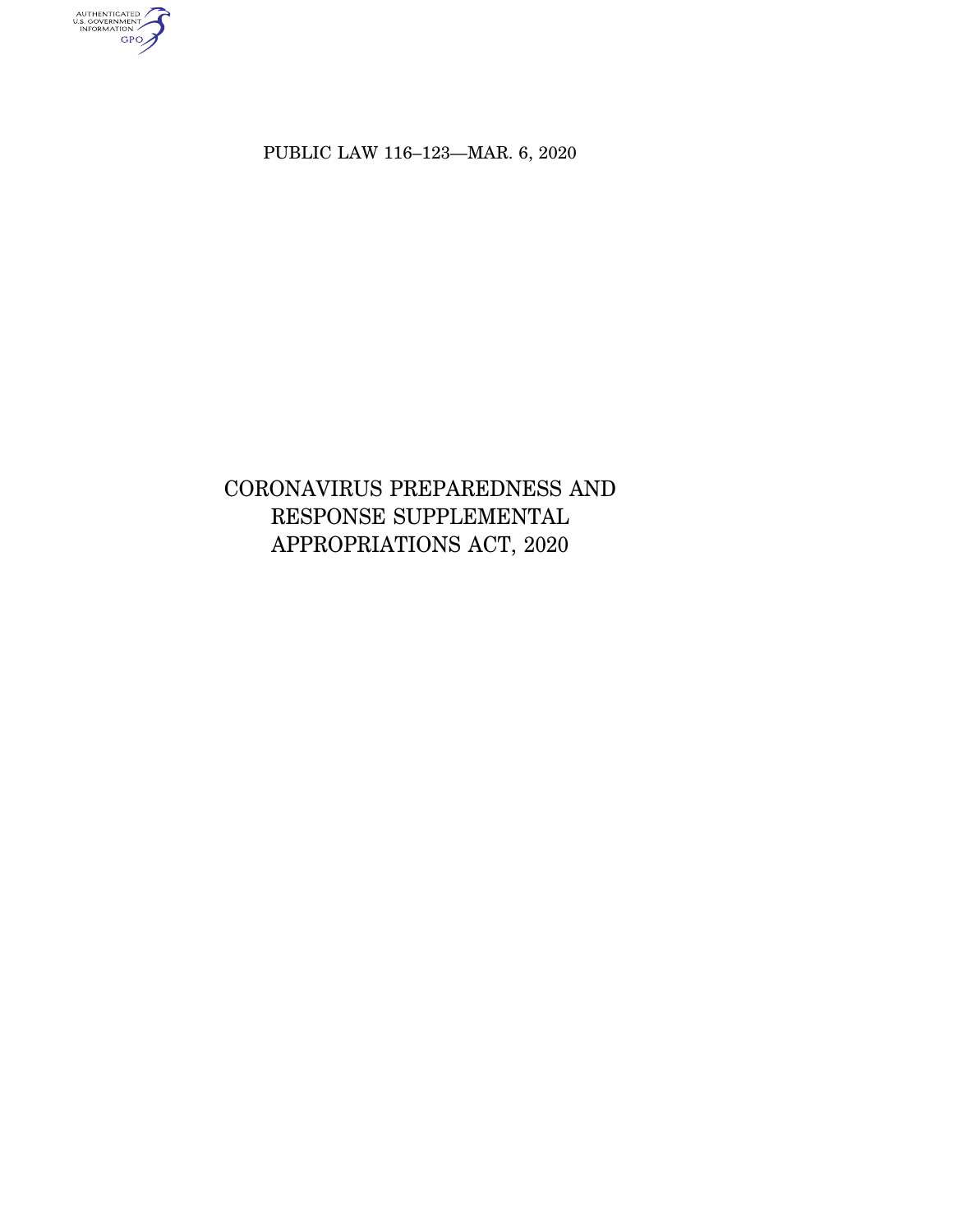# Public Law 116–123 116th Congress

# An Act

Mar. 6, 2020 [H.R. 6074]

Coronavirus Preparedness and Response Supplemental Appropriations Act, 2020.

Making emergency supplemental appropriations for the fiscal year ending September 30, 2020, and for other purposes.

*Be it enacted by the Senate and House of Representatives of the United States of America in Congress assembled,* 

**SECTION 1. SHORT TITLE.** 

This Act may be cited as the "Coronavirus Preparedness and Response Supplemental Appropriations Act, 2020''.

# **SEC. 2. REFERENCES.**

Except as expressly provided otherwise, any reference to "this Act'' contained in any division of this Act shall be treated as referring only to the provisions of that division.

Coronavirus Preparedness and Response Supplemental Appropriations Act, 2020.

# **DIVISION A—CORONAVIRUS PREPAREDNESS AND RESPONSE SUPPLEMENTAL APPROPRIATIONS ACT, 2020**

The following sums are hereby are appropriated, out of any money in the Treasury not otherwise appropriated, for the fiscal year ending September 30, 2020, and for other purposes, namely:

## TITLE I

# DEPARTMENT OF HEALTH AND HUMAN SERVICES

## FOOD AND DRUG ADMINISTRATION

## SALARIES AND EXPENSES

For an additional amount for "Salaries and Expenses", \$61,000,000, to remain available until expended, to prevent, prepare for, and respond to coronavirus, domestically or internationally, including the development of necessary medical countermeasures and vaccines, advanced manufacturing for medical products, the monitoring of medical product supply chains, and related administrative activities: *Provided*, That such amount is designated by the Congress as being for an emergency requirement pursuant to section  $251(b)(2)(A)(i)$  of the Balanced Budget and Emergency Deficit Control Act of 1985.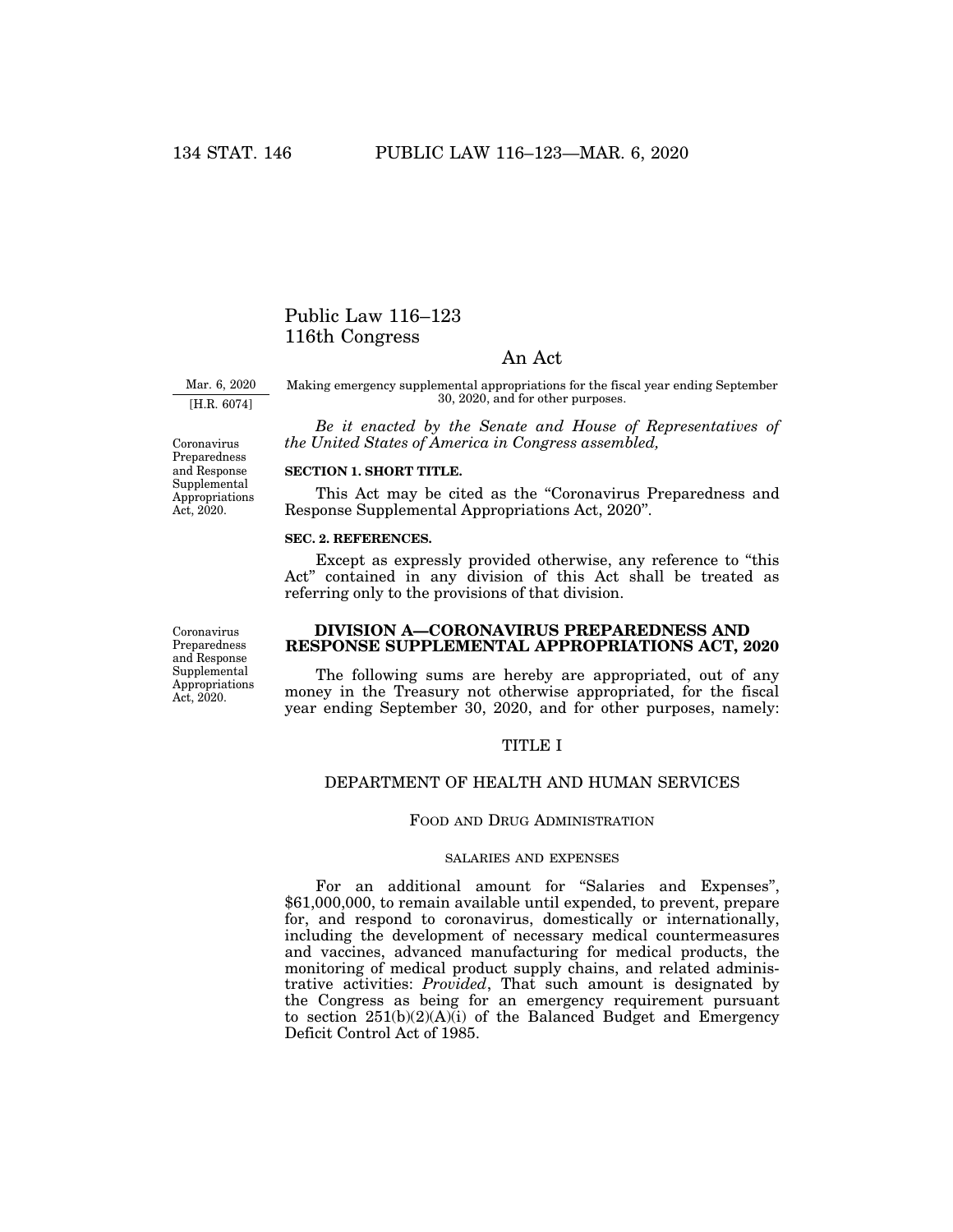# TITLE II

## SMALL BUSINESS ADMINISTRATION

## DISASTER LOANS PROGRAM ACCOUNT

#### (INCLUDING TRANSFERS OF FUNDS)

For an additional amount for the "Disaster Loans Program Account'' for administrative expenses to carry out the disaster loan program authorized by section 7(b) of the Small Business Act, \$20,000,000, to remain available until expended: *Provided*, That such amounts may be transferred to and merged with ''Small Business Administration—Salaries and Expenses": *Provided further*, That for purposes of section 7(b)(2)(D) of the Small Business Act, coronavirus shall be deemed to be a disaster and amounts available under ''Disaster Loans Program Account'' for the cost of direct loans in any fiscal year may be used to make economic injury disaster loans under such section in response to the coronavirus: *Provided further*, That none of the funds provided under this heading in this Act may be used for indirect administrative expenses: *Provided further*, That such amount is designated by the Congress as being for an emergency requirement pursuant to section 251(b)(2)(A)(i) of the Balanced Budget and Emergency Deficit Control Act of 1985: *Provided further*, That amounts repurposed under this heading that were previously designated by the Congress as an emergency requirement pursuant to the Balanced Budget and Emergency Deficit Control Act of 1985 are designated by the Congress as an emergency requirement pursuant to section  $251(b)(2)(A)(i)$  of the Balanced Budget and Emergency Deficit Control Act of 1985.

# TITLE III

# DEPARTMENT OF HEALTH AND HUMAN SERVICES

#### CENTERS FOR DISEASE CONTROL AND PREVENTION

#### CDC–WIDE ACTIVITIES AND PROGRAM SUPPORT

#### (INCLUDING TRANSFER OF FUNDS)

For an additional amount for "CDC–Wide Activities and Program Support'', \$2,200,000,000, to remain available until September 30, 2022, to prevent, prepare for, and respond to coronavirus, domestically or internationally: *Provided*, That not less than \$950,000,000 of the amount provided shall be for grants to or cooperative agreements with States, localities, territories, tribes, tribal organizations, urban Indian health organizations, or health service providers to tribes, to carry out surveillance, epidemiology, laboratory capacity, infection control, mitigation, communications, and other preparedness and response activities: *Provided further*, That \$475,000,000 of the funds made available in the preceding proviso shall be allocated within 30 days of the date of enactment of this Act: *Provided further*, That every grantee that received a Public Health Emergency Preparedness grant for fiscal year 2019 shall receive not less than 90 percent of that grant level from funds provided in the first proviso under this heading in this Act, and not less

Grants. Contracts.

Deadline.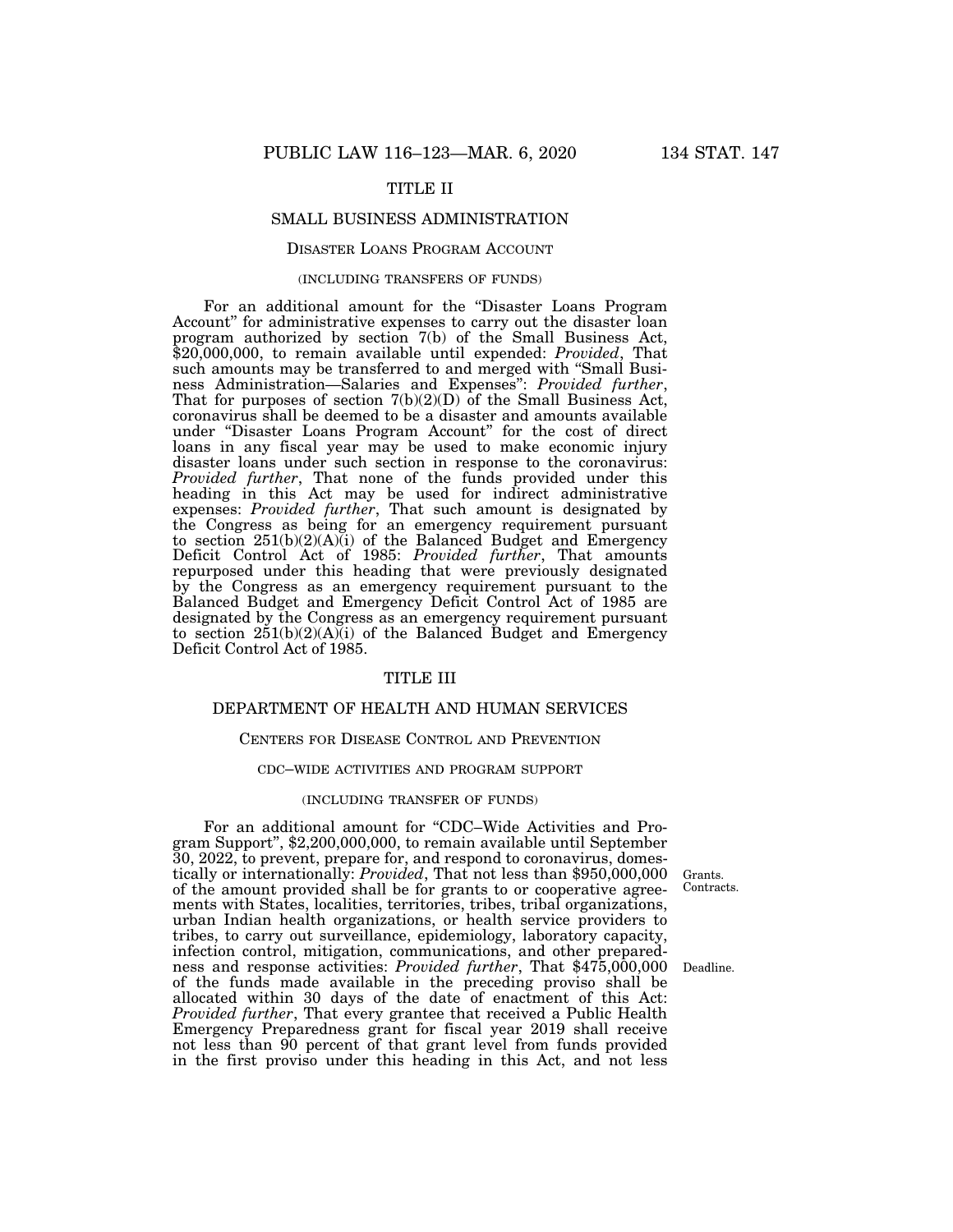than \$40,000,000 of such funds shall be allocated to tribes, tribal organizations, urban Indian health organizations, or health service providers to tribes: *Provided further*, That the Director of the Centers for Disease Control and Prevention (''CDC'') may satisfy the funding thresholds outlined in the preceding two provisos by making awards through other grant or cooperative agreement mechanisms: Provided further, That each grantee described in the third proviso under this heading in this Act shall submit a spend plan to the CDC not later than 45 days after the date of enactment of this Act: *Provided further*, That of the amount provided under this heading in this Act, not less than \$300,000,000 shall be for global disease detection and emergency response: *Provided further*, That of the amount provided under this heading in this Act, \$300,000,000 shall be transferred to and merged with amounts in the Infectious Diseases Rapid Response Reserve Fund (''Reserve Fund''), established by section 231 of division B of Public Law 115–245: *Provided further*, That the Secretary of Health and Human Services, in consultation with the Director of the CDC, shall provide a report to the Committees on Appropriations of the House of Representatives and the Senate every 14 days, for one year from the date from any such declaration or determination described in the third proviso of section 231 of division B of Public Law 115–245, that details commitment and obligation information for the Reserve Fund during the prior two weeks, as long as such report would detail obligations in excess of \$5,000,000, and upon the request by such Committees: *Provided further*, That funds appropriated under this heading in this Act may be used for grants for the construction, alteration, or renovation of non-Federally owned facilities to improve preparedness and response capability at the State and local level: *Provided further*, That funds may be used for purchase and insurance of official motor vehicles in foreign countries: *Provided further*, That such amount is designated by the Congress as being for an emergency requirement pursuant to section  $251(b)(2)(A)(i)$  of the Balanced Budget and Emergency Deficit Control Act of 1985.

# NATIONAL INSTITUTES OF HEALTH

## NATIONAL INSTITUTE OF ALLERGY AND INFECTIOUS DISEASES

#### (INCLUDING TRANSFER OF FUNDS)

For an additional amount for ''National Institute of Allergy and Infectious Diseases'', \$836,000,000, to remain available until September 30, 2024, to prevent, prepare for, and respond to coronavirus, domestically or internationally: *Provided*, That of the amount appropriated under this heading in this Act, not less than \$10,000,000 shall be transferred to "National Institute of Environmental Health Sciences'' for worker-based training to prevent and reduce exposure of hospital employees, emergency first responders, and other workers who are at risk of exposure to coronavirus through their work duties: *Provided further*, That such amount is designated by the Congress as being for an emergency requirement pursuant to section 251(b)(2)(A)(i) of the Balanced Budget and Emergency Deficit Control Act of 1985.

Spend plan. Deadline.

Consultation. Reports. Time period.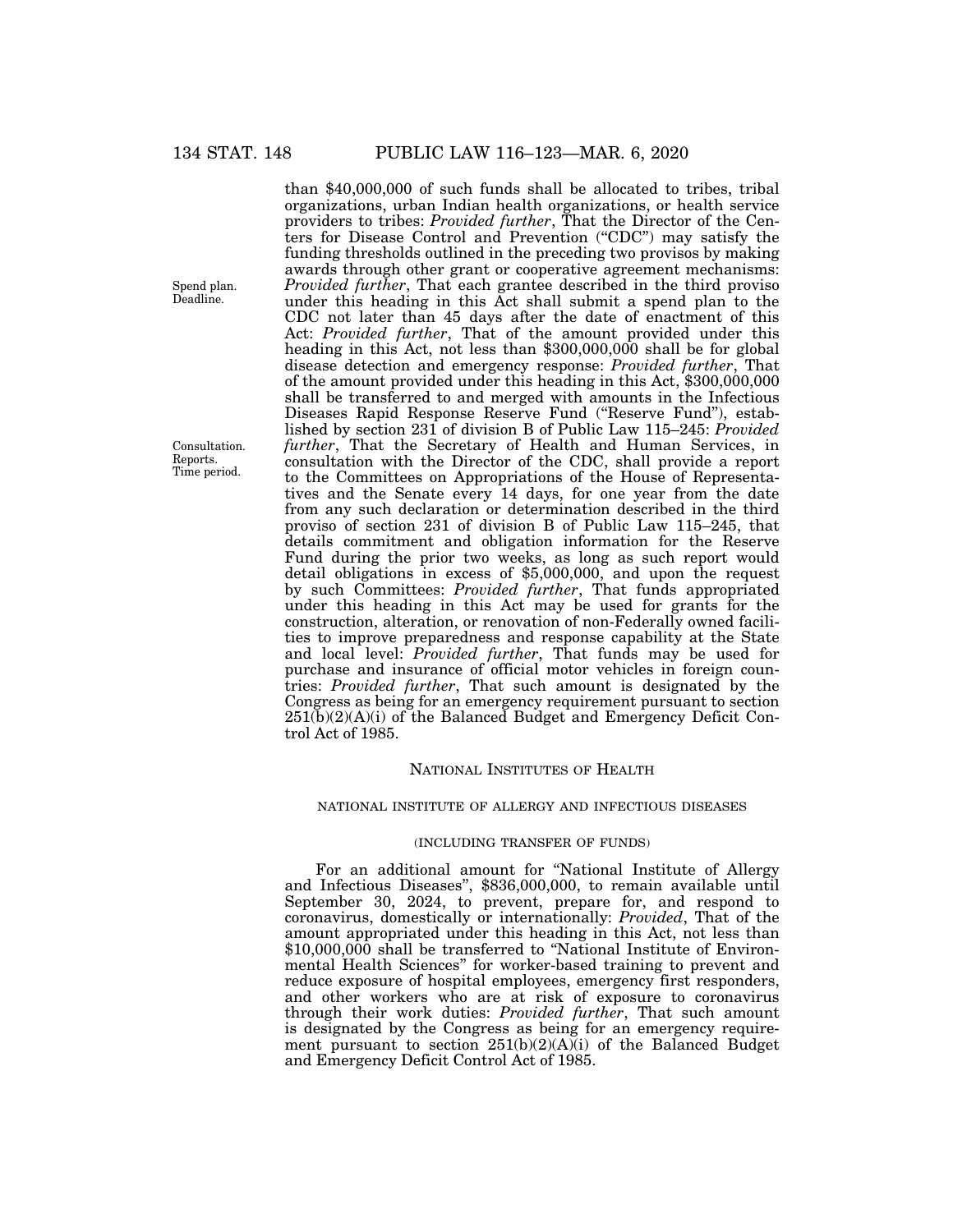## OFFICE OF THE SECRETARY

## PUBLIC HEALTH AND SOCIAL SERVICES EMERGENCY FUND

## (INCLUDING TRANSFER OF FUNDS)

For an additional amount for ''Public Health and Social Services Emergency Fund'', \$3,100,000,000, to remain available until September 30, 2024, to prevent, prepare for, and respond to coronavirus, domestically or internationally, including the development of necessary countermeasures and vaccines, prioritizing platform-based technologies with U.S.-based manufacturing capabilities, and the purchase of vaccines, therapeutics, diagnostics, necessary medical supplies, medical surge capacity, and related administrative activities: *Provided*, That such funds may be used to develop and demonstrate innovations and enhancements to manufacturing platforms to support such capabilities: *Provided further*, That the Secretary of Health and Human Services shall purchase vaccines developed using funds made available under this heading in this Act to respond to an outbreak or pandemic related to coronavirus in quantities determined by the Secretary to be adequate to address the public health need: *Provided further*, That products purchased by the Federal government with funds made available under this heading, including vaccines, therapeutics, and diagnostics, shall be purchased in accordance with Federal Acquisition Regulation guidance on fair and reasonable pricing: *Provided further*, That the Secretary may take such measures authorized under current law to ensure that vaccines, therapeutics, and diagnostics developed from funds provided in this Act will be affordable in the commercial market: *Provided further*, That in carrying out the previous proviso, the Secretary shall not take actions that delay the development of such products: *Provided further*, That products purchased with funds appropriated in this paragraph may, at the discretion of the Secretary of Health and Human Services, be deposited in the Strategic National Stockpile under section 319F–2 of the Public Health Service Act: *Provided further*, That funds appropriated under this heading in this Act may be transferred to, and merged with, the fund authorized by section 319F–4, the Covered Countermeasure Process Fund, of the Public Health Service Act: *Provided further*, That funds appropriated under this heading in this Act may be used for grants for the construction, alteration, or renovation of non-Federally owned facilities to improve preparedness and response capability at the State and local level: *Provided further*, That funds appropriated under this heading in this Act may be used for the construction, alteration, or renovation of non-Federally owned facilities for the production of vaccines, therapeutics, and diagnostics where the Secretary determines that such a contract is necessary to secure sufficient amounts of such supplies: *Provided further*, That of the amount provided under this heading in this Act, \$100,000,000 shall be transferred to ''Health Resources and Services Administration—Primary Health Care'' for grants under the Health Centers Program, as defined by section 330 of the Public Health Service Act, to prevent, prepare for, and respond to coronavirus: *Provided further*, That such amount is designated by the Congress as being for an emergency requirement pursuant to section  $\tilde{2}51(b)(2)(A)(i)$  of the Balanced Budget and Emergency Deficit Control Act of 1985.

Vaccines. Determination.

Determination. Contracts.

Grants.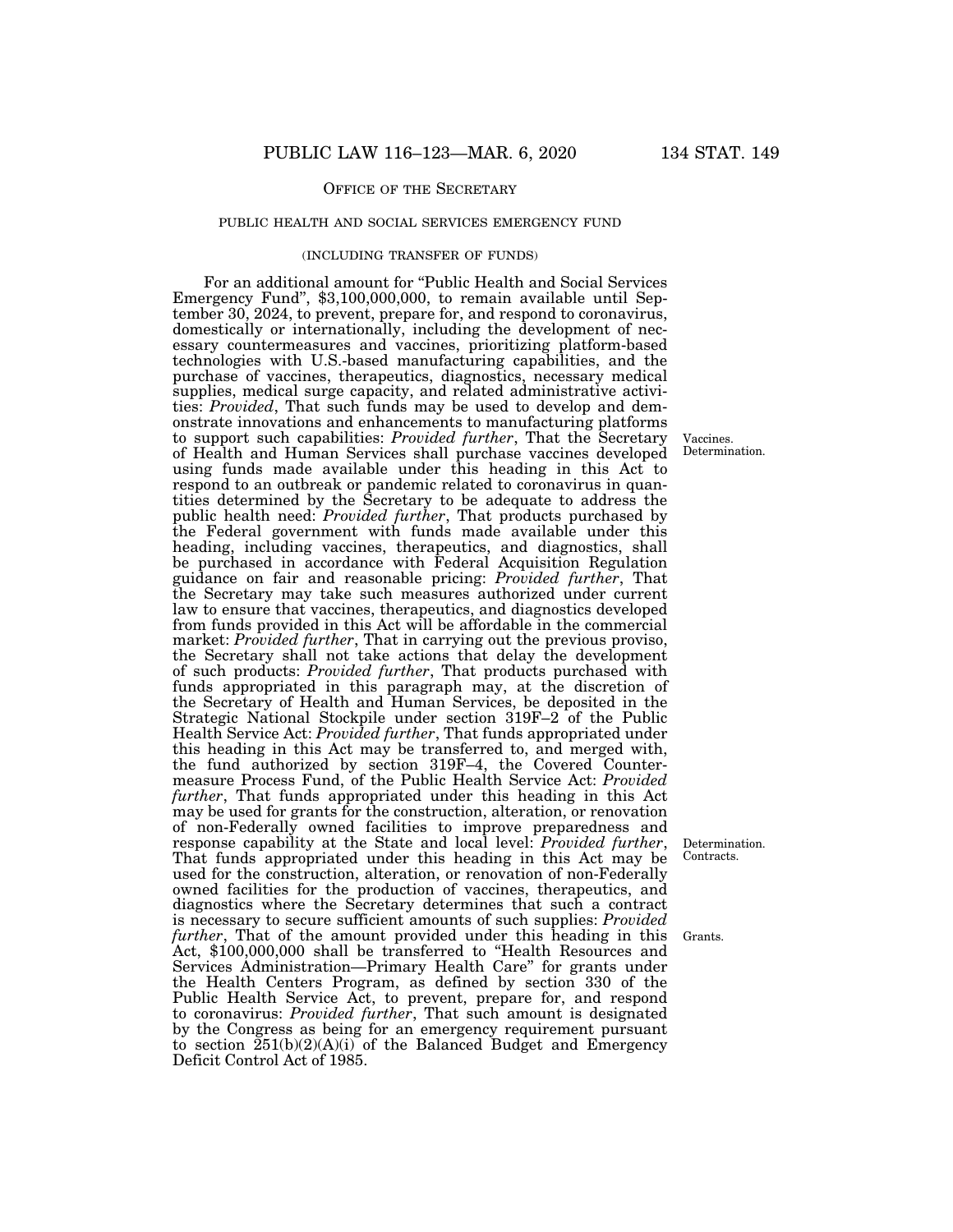For an additional amount for "Public Health and Social Services Emergency Fund'', \$300,000,000, to remain available until September 30, 2024, for products purchased as described in the first paragraph under this heading, including the purchase of vaccines, therapeutics, and diagnostics, and under the same terms and conditions as the amounts made available in the first paragraph under this heading in this Act: *Provided*, That the amount made available in this paragraph shall only be made available if the Secretary of Health and Human Services certifies to the Committees on Appropriations of the House of Representatives and the Senate that the funds made available in the first paragraph under this heading in this Act allotted for such purchase of such products will be obligated imminently and that additional funds are necessary to purchase vaccines, therapeutics, or diagnostics in quantities determined by the Secretary to be adequate help to address the public health need: *Provided further*, That the Secretary shall notify the Committees on Appropriations of the House of Representatives and the Senate of such certification: *Provided further*, That such amount is designated by the Congress as being for an emergency requirement pursuant to section  $251(b)(2)(A)(i)$  of the Balanced Budget and Emergency Deficit Control Act of 1985.

## GENERAL PROVISIONS—THIS TITLE

## (INCLUDING TRANSFER OF FUNDS)

SEC. 301. (a) Funds appropriated in this title may be made available to restore amounts, either directly or through reimbursement, for obligations incurred by agencies of the Department of Health and Human Services to prevent, prepare for, and respond to coronavirus, domestically or internationally, prior to the date of enactment of this Act. This subsection shall not apply to obligations incurred by the Infectious Diseases Rapid Response Reserve Fund.

(b) Grants or cooperative agreements with States, localities, territories, tribes, tribal organizations, urban Indian health organizations, or health service providers to tribes, under this title, to carry out surveillance, epidemiology, laboratory capacity, infection control, mitigation, communications, and other preparedness and response activities to prevent, prepare for, and respond to coronavirus shall include amounts to reimburse costs for these purposes incurred between January 20, 2020, and the date of enactment of this Act.

(c) If any funds have been reprogrammed or transferred from an appropriation, as described in the notification submitted by the Secretary of Health and Human Services to the Committees on Appropriations of the House of Representatives and the Senate on February 2, 2020, prior to the date of enactment of this Act, such amounts shall be reprogrammed or transferred back to that appropriation within 45 days of the date of enactment of this Act.

SEC. 302. Funds appropriated by this title may be used by the Secretary of the Health and Human Services to appoint, without regard to the provisions of sections 3309 through 3319 of title 5 of the United States Code, candidates needed for positions to perform critical work relating to coronavirus for which—

(1) public notice has been given; and

Certification. **Determination** 

Notification.

Grants. Contracts. Reimbursements. Time period.

Deadline.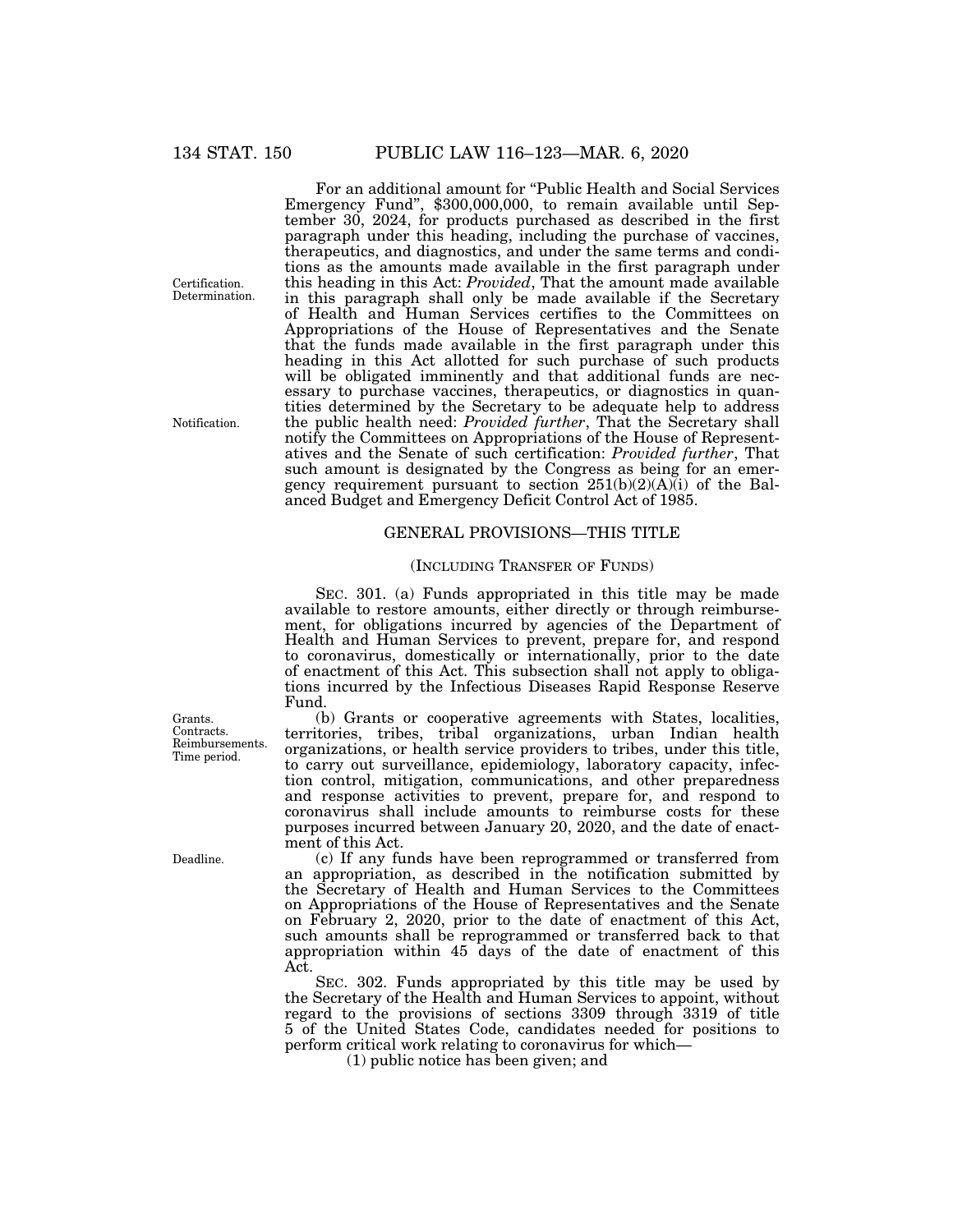(2) the Secretary has determined that such a public health threat exists.

SEC. 303. Funds made available by this title may be used to enter into contracts with individuals for the provision of personal services (as described in section 104 of part 37 of title 48, Code of Federal Regulations (48 CFR 37.104)) to support the prevention of, preparation for, or response to coronavirus, domestically and internationally, subject to prior notification to the Committees on Appropriations of the House of Representatives and the Senate: *Provided*, That such individuals may not be deemed employees of the United States for the purpose of any law administered by the Office of Personnel Management: *Provided further*, That the authority made available pursuant to this section shall expire on September 30, 2024.

SEC. 304. Funds appropriated by this title may be transferred to, and merged with, other appropriation accounts under the headings "Centers for Disease Control and Prevention", "Public Health and Social Services Emergency Fund'', and ''National Institutes of Health'' to prevent, prepare for, and respond to coronavirus, domestically or internationally, following consultation with the Office of Management and Budget: *Provided*, That the Committees on Appropriations of the House of Representatives and the Senate shall be notified 10 days in advance of any such transfer: *Provided further*, That upon a determination that all or part of the funds transferred from an appropriation by this title are not necessary, such amounts may be transferred back to that appropriation: *Provided further*, That none of the funds made available by this title may be transferred pursuant to the authority in section 205 of division A of Public Law 116–94 or section 241(a) of the Public Health Service Act.

SEC. 305. Not later than 30 days after the date of enactment of this Act, the Secretary of Health and Human Services shall provide a detailed spend plan of anticipated uses of funds made available to the Department of Health and Human Services in this Act, including estimated personnel and administrative costs, to the Committees on Appropriations of the House of Representatives and the Senate: *Provided*, That such plan shall be updated and submitted to such Committees every 60 days until September 30, 2024: *Provided further*, That the spend plans shall be accompanied by a listing of each contract obligation incurred that exceeds \$5,000,000 which has not previously been reported, including the amount of each such obligation.

SEC. 306. Of the funds appropriated by this title under the heading "Public Health and Social Services Emergency Fund", up to \$2,000,000 shall be transferred to, and merged with, funds made available under the heading ''Office of the Secretary, Office of Inspector General'', and shall remain available until expended, for oversight of activities supported with funds appropriated to the Department of Health and Human Services in titles I and III: *Provided*, That the Inspector General of the Department of Health and Human Services shall consult with the Committees on Appropriations of the House of Representatives and the Senate prior to obligating such funds: *Provided further*, That the transfer authority provided by this section is in addition to any other transfer authority provided by law.

Notification.

Expiration date.

Consultation.

Notification.

Determination.

Deadline. Spend plan.

Lists. Contracts. Updates. Time period.

Consultation.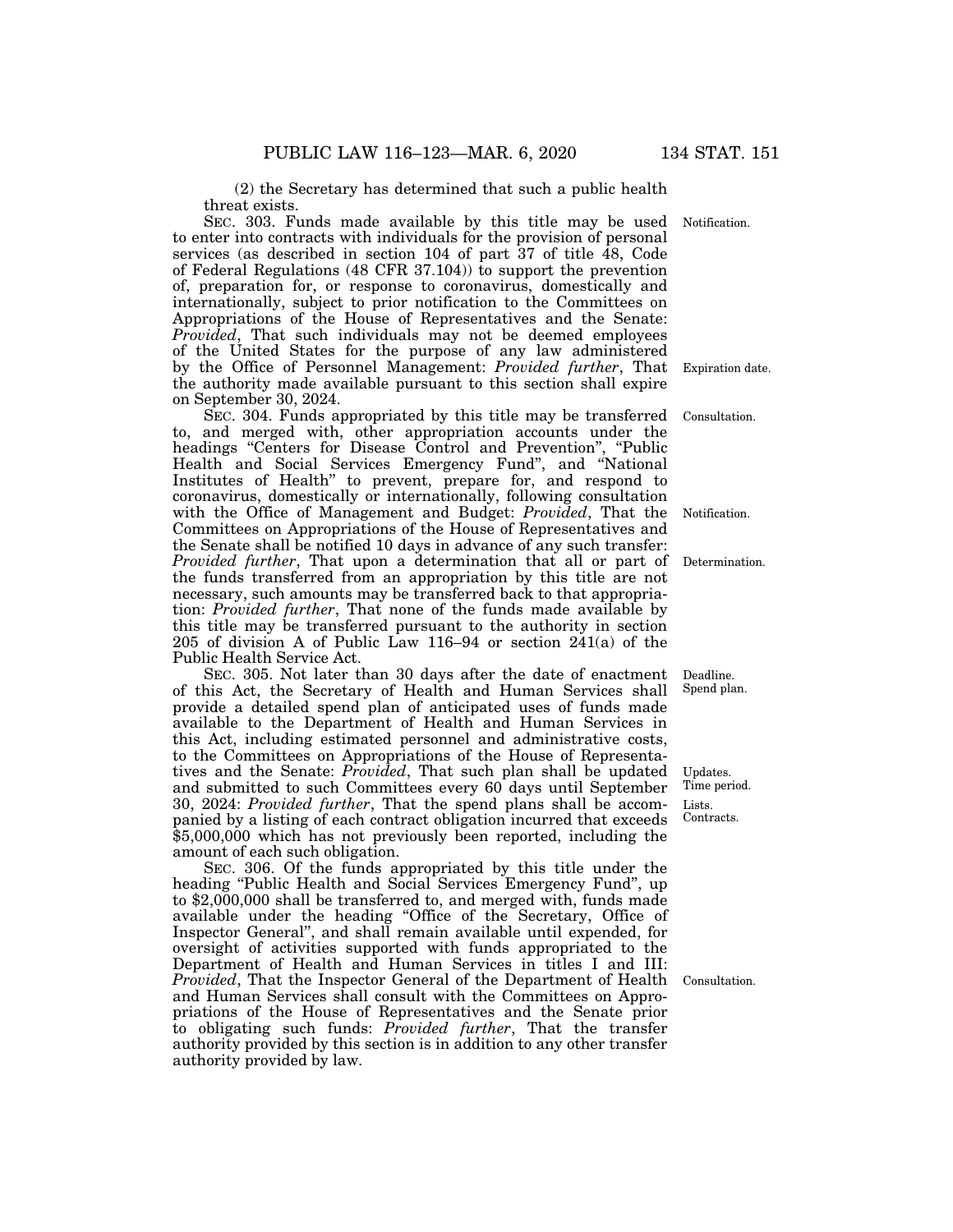# TITLE IV

# DEPARTMENT OF STATE

## ADMINISTRATION OF FOREIGN AFFAIRS

## DIPLOMATIC PROGRAMS

For an additional amount for ''Diplomatic Programs'', \$264,000,000, to remain available until September 30, 2022, for necessary expenses to prevent, prepare for, and respond to coronavirus, including for maintaining consular operations, reimbursement of evacuation expenses, and emergency preparedness: *Provided*, That such amount is designated by the Congress as being for an emergency requirement pursuant to section 251(b)(2)(A)(i) of the Balanced Budget and Emergency Deficit Control Act of 1985.

## UNITED STATES AGENCY FOR INTERNATIONAL DEVELOPMENT

## FUNDS APPROPRIATED TO THE PRESIDENT

## OFFICE OF INSPECTOR GENERAL

For an additional amount for ''Office of Inspector General'', \$1,000,000, to remain available until September 30, 2022, for oversight of activities funded by this title and administered by the United States Agency for International Development: *Provided*, That such amount is designated by the Congress as being for an emergency requirement pursuant to section  $251(b)(2)(A)(i)$  of the Balanced Budget and Emergency Deficit Control Act of 1985.

## BILATERAL ECONOMIC ASSISTANCE

#### FUNDS APPROPRIATED TO THE PRESIDENT

#### GLOBAL HEALTH PROGRAMS

For an additional amount for "Global Health Programs",  $$435,000,000$ , to remain available until September 30,  $2022$ , for necessary expenses to prevent, prepare for, and respond to coronavirus: *Provided*, That such funds shall be administered by the Administrator of the United States Agency for International Development: *Provided further*, That of the funds appropriated under this heading in this Act, not less than \$200,000,000 shall be transferred to, and merged with, funds made available for the Emergency Reserve Fund established pursuant to section  $7058(c)(1)$ of the Department of State, Foreign Operations, and Related Programs Appropriations Act, 2017 (division J of Public Law 115– 31): *Provided further*, That funds made available pursuant to the previous proviso shall be made available under the terms and conditions of such section, as amended: *Provided further*, That such amount is designated by the Congress as being for an emergency requirement pursuant to section 251(b)(2)(A)(i) of the Balanced Budget and Emergency Deficit Control Act of 1985.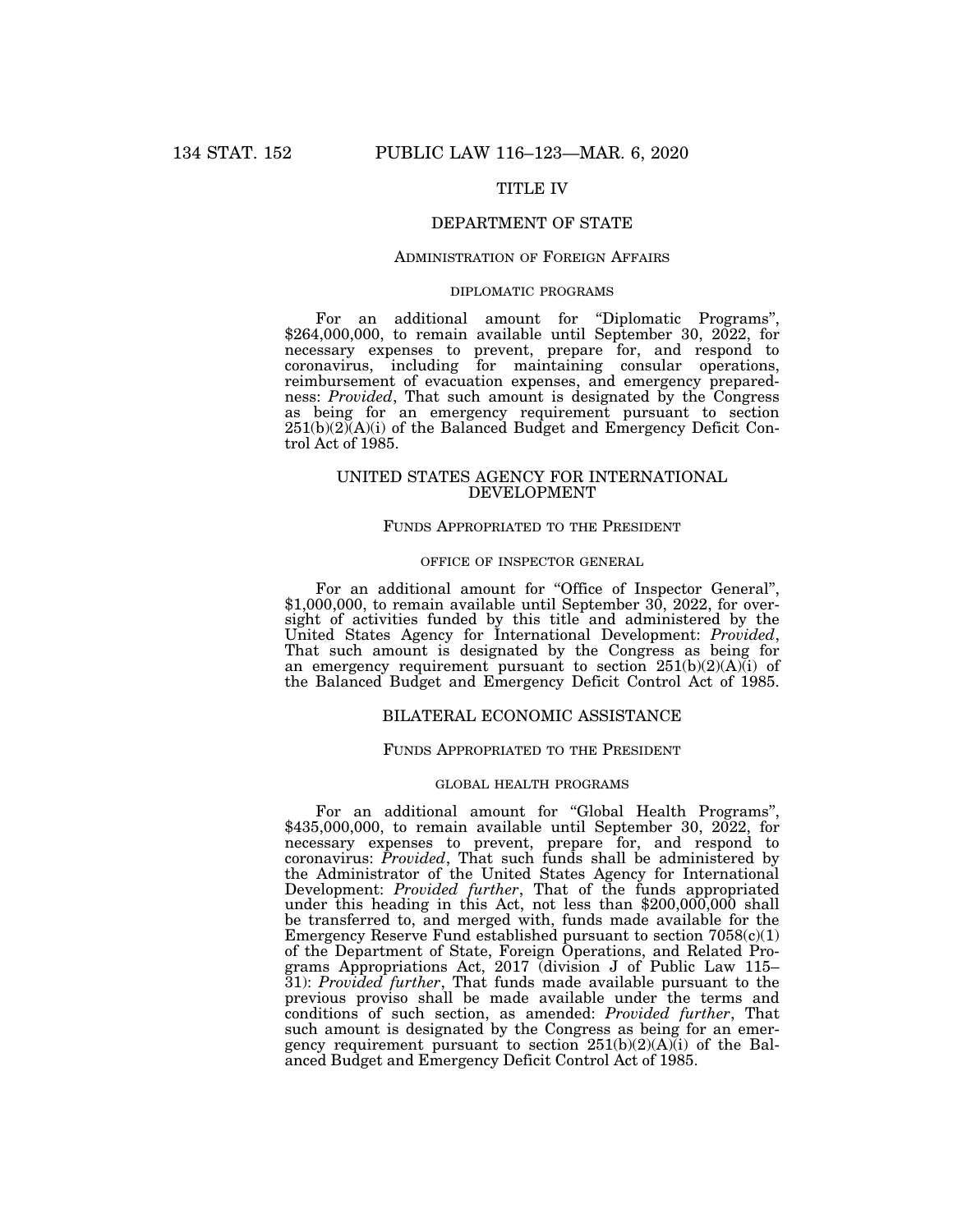For an additional amount for ''International Disaster Assistance'', \$300,000,000, to remain available until expended, for necessary expenses to prevent, prepare for, and respond to coronavirus: *Provided*, That such amount is designated by the Congress as being for an emergency requirement pursuant to section  $251(\overline{b})(2)(\overline{A})(i)$  of the Balanced Budget and Emergency Deficit Control Act of 1985.

#### ECONOMIC SUPPORT FUND

For an additional amount for "Economic Support Fund", \$250,000,000, to remain available until September 30, 2022, for necessary expenses to prevent, prepare for, and respond to coronavirus, including to address related economic, security, and stabilization requirements: *Provided*, That such amount is designated by the Congress as being for an emergency requirement pursuant to section 251(b)(2)(A)(i) of the Balanced Budget and Emergency Deficit Control Act of 1985.

#### GENERAL PROVISIONS—THIS TITLE

#### (INCLUDING TRANSFER OF FUNDS)

SEC. 401. Funds appropriated by this title shall only be made Notification. available for obligation subject to the regular notification procedures of the Committees on Appropriations of the House of Representatives and the Senate: *Provided*, That the requirement of this section shall not apply to funds appropriated by this title under the heading ''International Disaster Assistance''.

SEC. 402. (a) Funds appropriated by this title under the heading ''Diplomatic Programs'' may be transferred to, and merged with, funds available under the ''Consular and Border Security Programs'' account to maintain consular operations impacted by coronavirus.

(b) Of the funds appropriated by this title under the heading "Economic Support Fund", up to \$7,000,000 may be transferred to, and merged with, funds appropriated under the heading ''Operating Expenses'' in Acts making appropriations for the Department of State, foreign operations, and related programs to prevent, prepare for, and respond to coronavirus.

(c) Funds appropriated by this title under the headings ''Global Health Programs", "International Disaster Assistance", and "Economic Support Fund'' may be transferred to, and merged with, funds appropriated by this title under such headings to prevent, prepare for, and respond to coronavirus.

(d) The transfer authorities of this section are in addition to any other transfer authority provided by law.

(e) Upon a determination that all or part of the funds transferred pursuant to the authorities provided by this section are not necessary for such purposes, such amounts may be transferred back to such appropriations.

(f) No funds shall be transferred pursuant to this section unless at least 5 days prior to making such transfer the Secretary of State or the Administrator of the United States Agency for International Development, as appropriate, notifies the Committees on Appropriations of the House of Representatives and the Senate in writing of the details of any such transfer.

Time period. Notification.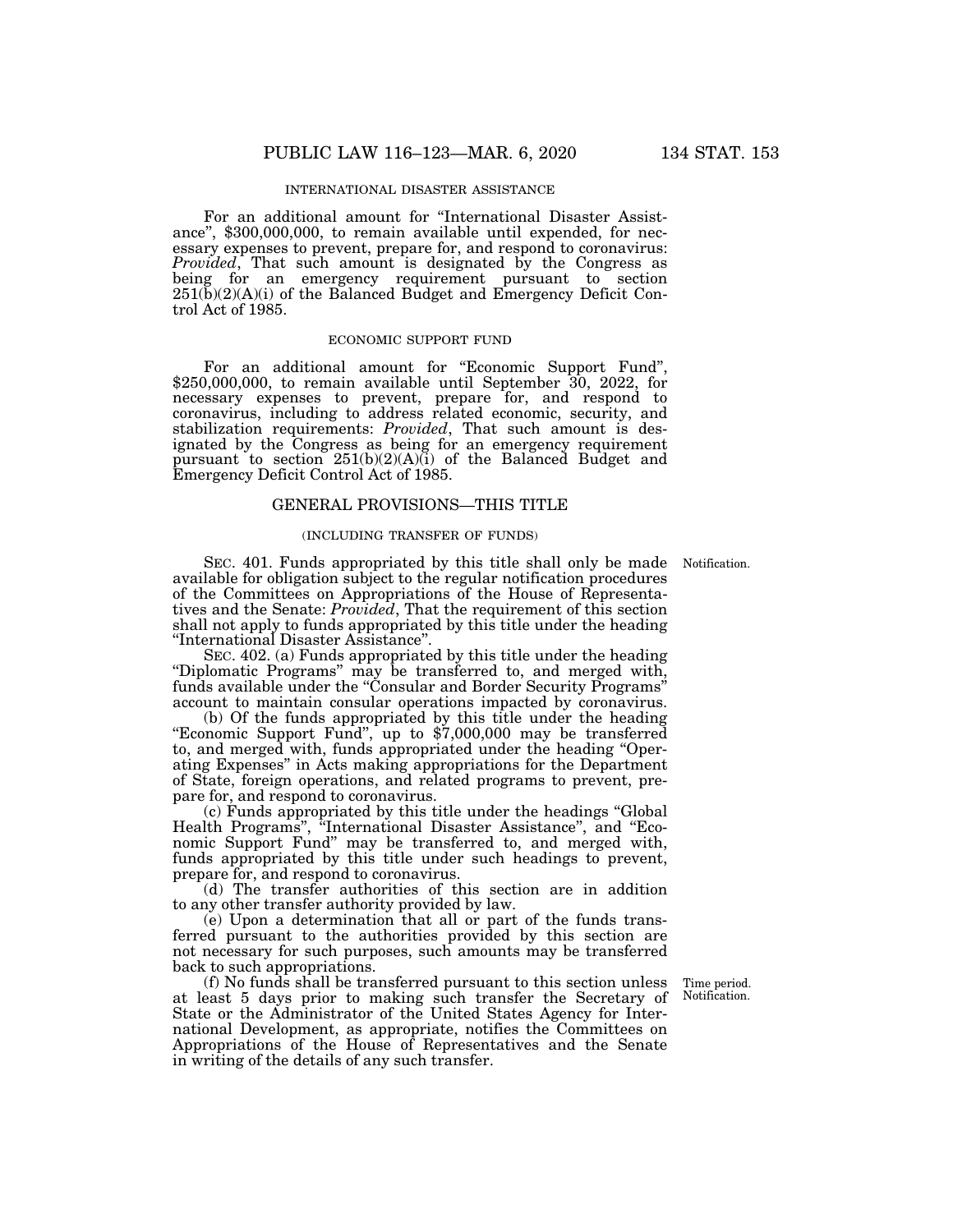133 Stat. 2817.

Consultation.

Consultation.

Deadline. Consultation.

Updates. Time periods.

SEC. 403. Paragraph  $(6)(B)$  under the heading "Administration" of Foreign Affairs, Diplomatic Programs'' of the Department of State, Foreign Operations, and Related Programs Appropriations Act, 2020 (division G of Public Law 116–94) is amended by striking '', not to exceed \$10,000,000'' and inserting in lieu thereof ''for Worldwide Security Protection, not to exceed \$100,000,000'' and by adding the following before the period at the end: '': *Provided*, That no amounts may be transferred from amounts that were designated by the Congress for Overseas Contingency Operations/ Global War on Terrorism pursuant to the Concurrent Resolution on the Budget or the Balanced Budget and Emergency Deficit Control Act of 1985'': *Provided*, That the exercise of the authority provided by such paragraph shall be subject to prior consultation with the Committees on Appropriations of the House of Representatives and the Senate.

SEC. 404. Funds appropriated by this title under the headings "Global Health Programs" and "Economic Support Fund" may be made available as contributions to international organizations to prevent, prepare for, and respond to coronavirus, following consultation with the Committees on Appropriations of the House of Representatives and the Senate.

SEC. 405. Funds appropriated by this title under the headings ''Diplomatic Programs'', ''Global Health Programs'', ''International Disaster Assistance", and "Economic Support Fund" may be used to reimburse accounts administered by the Department of State and the United States Agency for International Development for obligations incurred to prevent, prepare for, and respond to coronavirus prior to the date of enactment of this Act: *Provided*, That this section shall not apply to obligations incurred by the Emergency Reserve Fund, established pursuant to section  $7058(c)(1)$ of the Department of State, Foreign Operations, and Related Programs Appropriations Act, 2017 (division J of Public Law 115– 31).

SEC. 406. (a) STRATEGY.—Not later than 15 days after the date of enactment of this Act, the Secretary of State and the Administrator of the United States Agency for International Development, following consultation with the heads of other relevant Federal agencies, shall jointly submit to the Committees on Appropriations of the House of Representatives and the Senate a strategy to prevent, prepare for, and respond to coronavirus abroad.

(b) REPORTING REQUIREMENT.—Not later than 30 days after enactment of this Act, the Secretary of State and the Administrator of the United States Agency for International Development shall jointly submit to the Committees on Appropriations of the House of Representatives and the Senate a report on the proposed uses of funds appropriated by this title on a country and project basis: *Provided*, That such report shall be updated and submitted to such Committees every 60 days thereafter until September 30, 2022, and every 180 days thereafter until all funds have been expended, and shall include information detailing how estimates and assumptions contained in previous reports have changed, including obligations and expenditures on a country and project basis.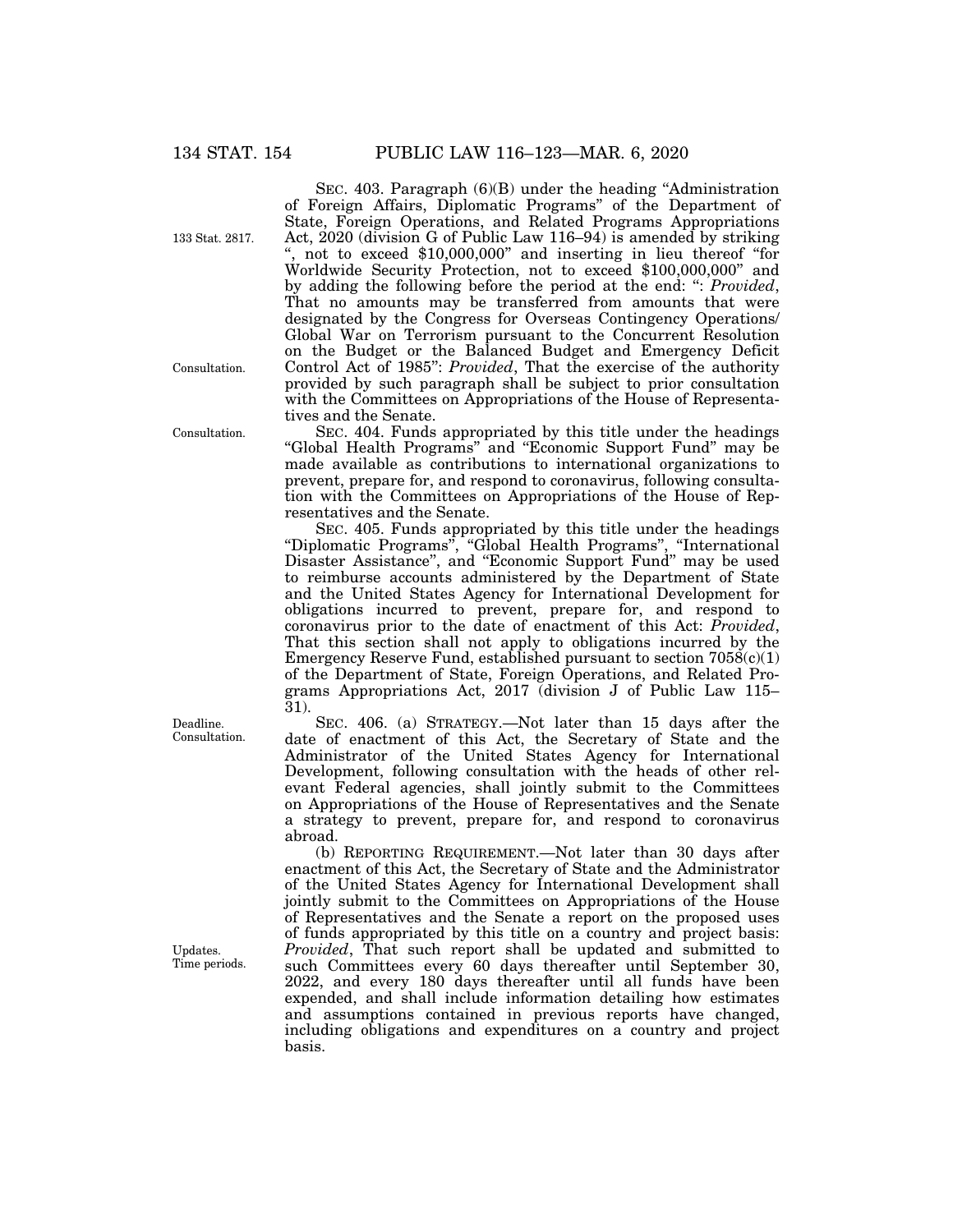## TITLE V

#### GENERAL PROVISIONS—THIS ACT

SEC. 501. Each amount appropriated or made available by this Act is in addition to amounts otherwise appropriated for the fiscal year involved.

SEC. 502. No part of any appropriation contained in this Act shall remain available for obligation beyond the current fiscal year unless expressly so provided herein.

SEC. 503. Unless otherwise provided for by this Act, the additional amounts appropriated by this Act to appropriations accounts shall be available under the authorities and conditions applicable to such appropriations accounts for fiscal year 2020.

SEC. 504. (a) Subject to subsection (b), and notwithstanding any other provision of law, funds made available in this Act, or transferred pursuant to authorization granted in this Act, may only be used to prevent, prepare for, and respond to coronavirus.

(b) Subsection (a) shall not apply to section 301(c) of this Act, or to reimbursements made pursuant to authority in this Act, or to funds made available in this Act for the Emergency Reserve Fund, established pursuant to section  $7058(c)(1)$  of division J of Public Law 115–31, or to funds made available in this Act for the Infectious Diseases Rapid Response Reserve Fund, established pursuant to section 231 of division B of Public Law 115– 245.

SEC. 505. Not later than 60 days after the date of enactment of this Act, the Comptroller General of the United States shall consult with the Committees on Appropriations of the House of Representatives and the Senate on oversight of activities supported with funds appropriated by this Act.

SEC. 506. In this Act, the term "coronavirus" means SARS-CoV–2 or another coronavirus with pandemic potential.

SEC. 507. Each amount designated in this Act by the Congress as being for an emergency requirement pursuant to section 251(b)(2)(A)(i) of the Balanced Budget and Emergency Deficit Control Act of 1985 shall be available (or rescinded or transferred, if applicable) only if the President subsequently so designates all such amounts and transmits such designations to the Congress.

SEC. 508. Any amount appropriated by this Act, designated President. by the Congress as an emergency requirement pursuant to section  $251(b)(2)(A)(i)$  of the Balanced Budget and Emergency Deficit Control Act of 1985 and subsequently so designated by the President, and transferred pursuant to transfer authorities provided by this Act shall retain such designation.

This division may be cited as the "Coronavirus Preparedness" and Response Supplemental Appropriations Act, 2020''.

# **DIVISION B—TELEHEALTH SERVICES DURING CERTAIN EMERGENCY PERI-ODS**

#### **SEC. 101. SHORT TITLE.**

This division may be cited as the ''Telehealth Services During Certain Emergency Periods Act of 2020''.

Telehealth Services During Certain Emergency Periods Act of 2020.

42 USC 1305 note.

Reports. Consultation.

Definition.

President.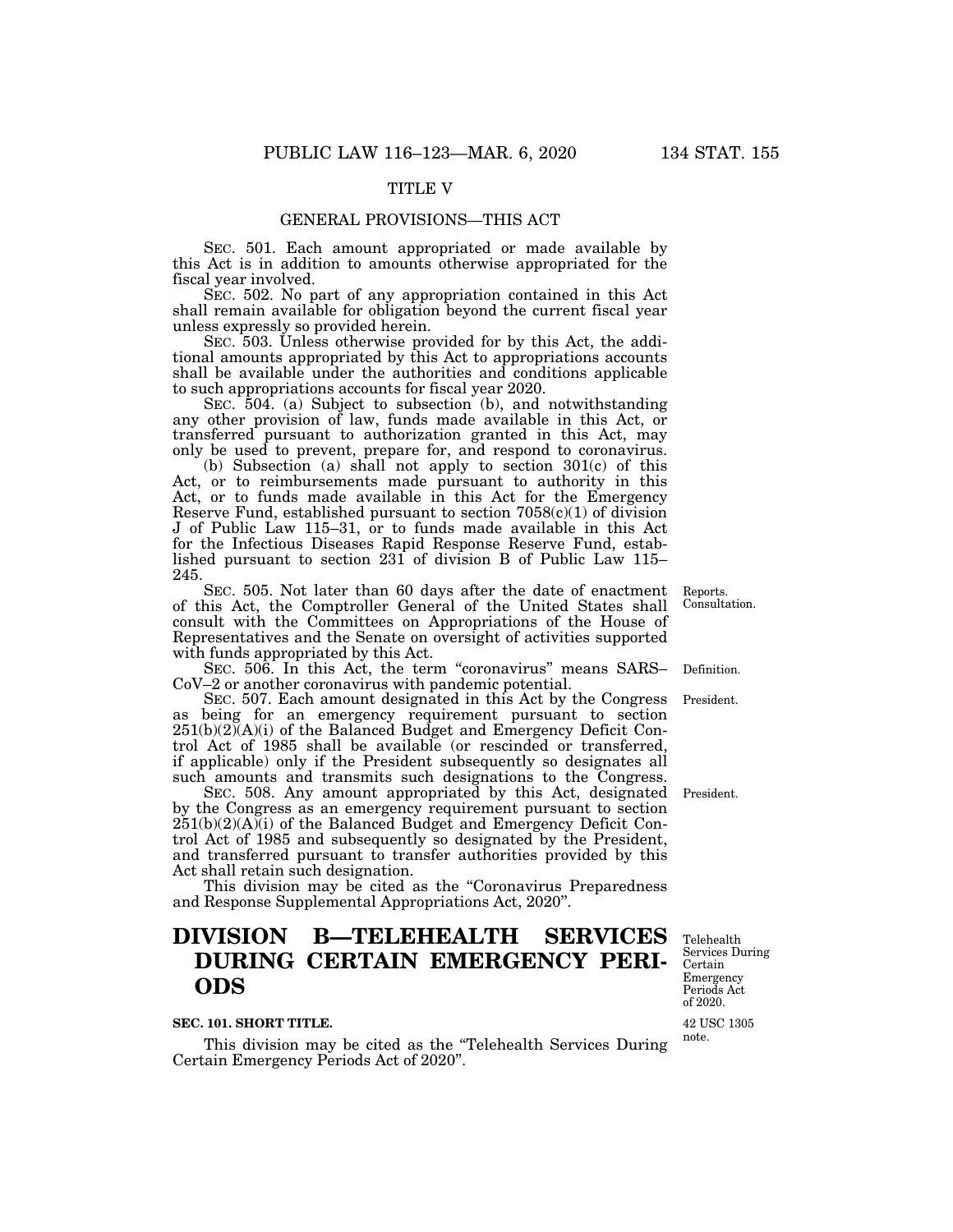## **SEC. 102. SECRETARIAL AUTHORITY TO TEMPORARILY WAIVE OR MODIFY APPLICATION OF CERTAIN MEDICARE REQUIRE-MENTS WITH RESPECT TO TELEHEALTH SERVICES FUR-NISHED DURING CERTAIN EMERGENCY PERIODS.**

(a) IN GENERAL.—

(1) WAIVER AUTHORITY.—The first sentence of section 1135(b) of the Social Security Act (42 U.S.C. 1320b–5(b)) is amended—

 $(A)$  in paragraph  $(6)$ , by striking "and" at the end; (B) in paragraph (7), by striking the period at the end and inserting "; and"; and

(C) by inserting after paragraph (7) the following new paragraph:

"(8) in the case of a telehealth service (as defined in paragraph  $(4)(F)$  of section  $1834(m)$  furnished in any emergency area (or portion of such an area) during any portion of any emergency period to an individual by a qualified provider (as defined in subsection  $(g)(3)$ )—

"(A) the requirements of paragraph  $(4)(C)$  of such section, except that a facility fee under paragraph  $(2)(B)(i)$ of such section may only be paid to an originating site that is a site described in any of subclauses (I) through  $(IX)$  of paragraph  $(4)(C)(ii)$  of such section; and

 $(E)$  the restriction on use of a telephone described in the second sentence of section  $410.78(a)(3)$  of title  $42$ , Code of Federal Regulations (or a successor regulation), but only if such telephone has audio and video capabilities that are used for two-way, real-time interactive communication.''.

(2) DEFINITION OF QUALIFIED PROVIDER.—Section 1135(g) of the Social Security Act (42 U.S.C. 1320b–5(g)) is amended by adding at the end the following new paragraph:

''(3) QUALIFIED PROVIDER.—The term 'qualified provider' means, with respect a telehealth service (as defined in paragraph (4)(F) of section 1834(m)) furnished to an individual, a physician or practitioner (as defined in paragraph (4)(D) or  $(4)(E)$ , respectively, of such section) who-

"(A) furnished to such individual an item or service for which payment was made under title XVIII during the 3-year period ending on the date such telehealth service was furnished; or

 $f(B)$  is in the same practice (as determined by tax identification number) of a physician or practitioner (as so defined) who furnished such an item or service to such individual during such period.''.

(3) IMPLEMENTATION.—The Secretary of Health and Human Services may implement the amendments made by this subsection by program instruction or otherwise.

(b) CLARIFICATION OF DEFINITIONS OF EMERGENCY AREA AND EMERGENCY PERIOD.—Paragraph (1) of section 1135(g) of the Social Security Act (42 U.S.C. 1320b-5(g)) is amended to read as follows: ''(1) EMERGENCY AREA; EMERGENCY PERIOD.—

> "(A) IN GENERAL.—Subject to subparagraph  $(B)$ , an 'emergency area' is a geographical area in which, and an 'emergency period' is the period during which, there exists—

42 USC 1320b–5 note.